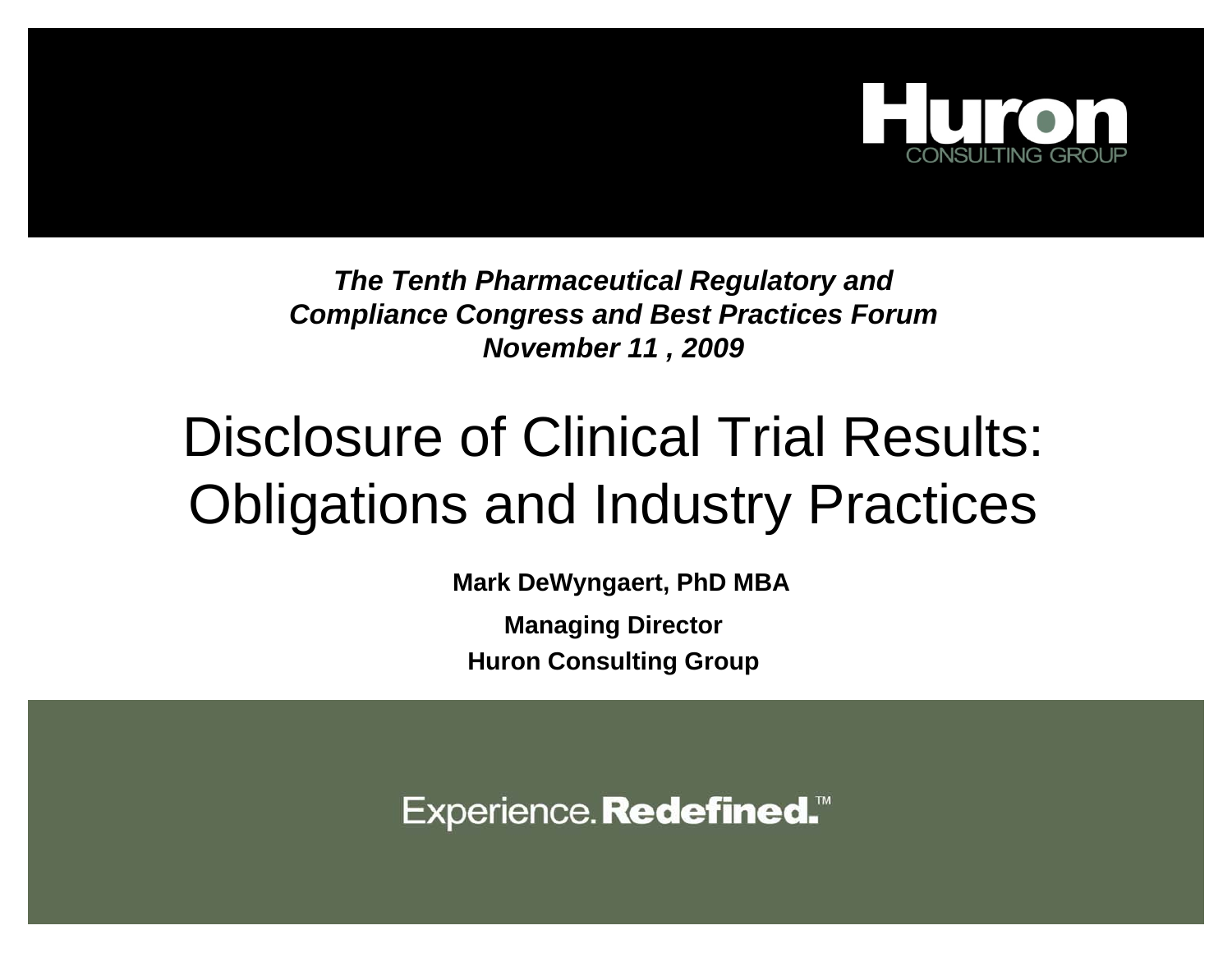#### **A Short History for Clinical Trail Disclosure**



Foreign Registry Requirements Increasing Foreign Registry RequirementsIncreasing



**Life Sciences Advisory Services DRAFT - <sup>1</sup>**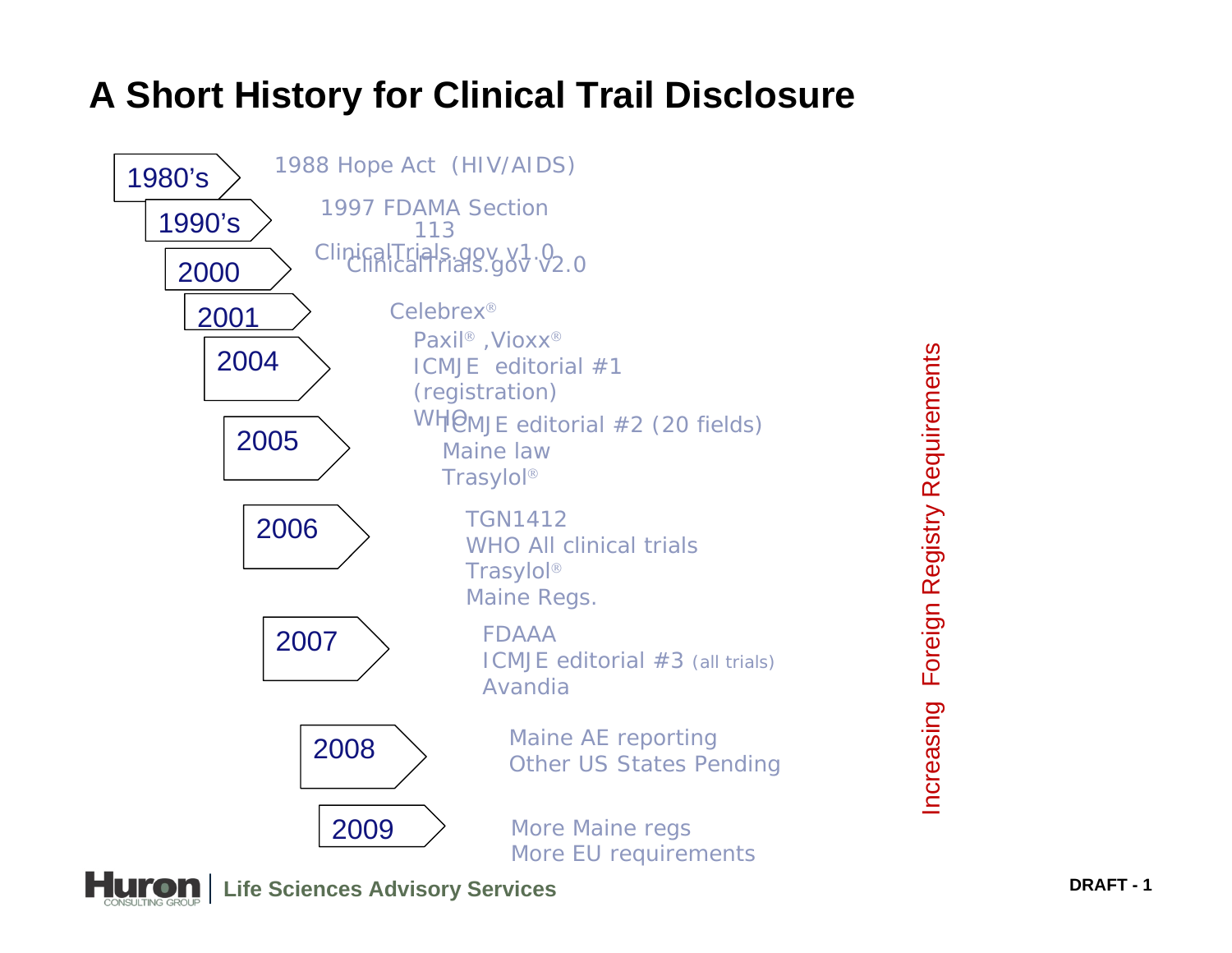#### **How Did We Get Here?**

- **Inconsistent reporting of protocols, results**
- **-** High-profile legal action against large pharma
- Lack of transparency of all stakeholders (industry, gov't agencies, journals)
- **Changing landscape of regulations**

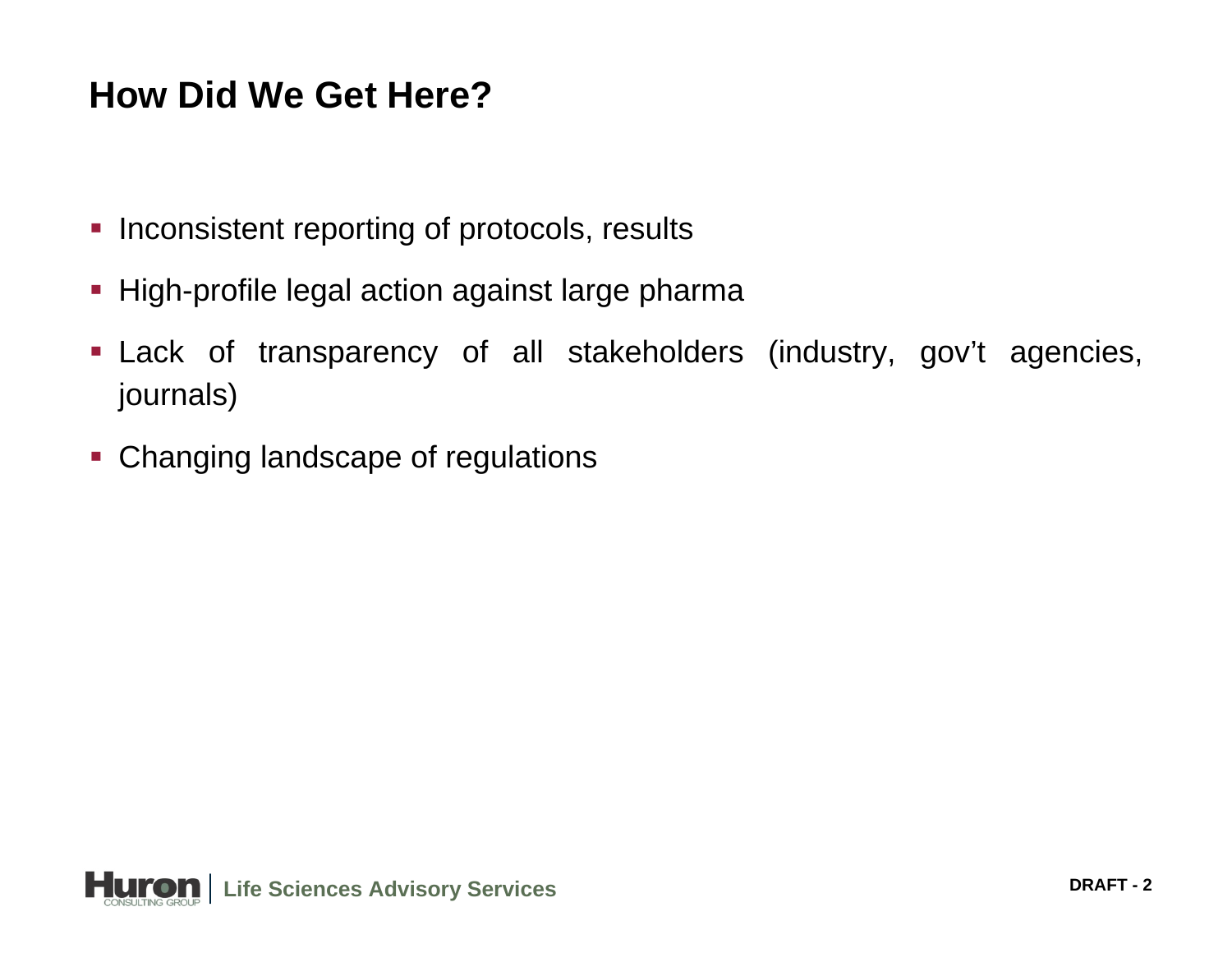### **FDAAA Title 8 Basics (1)**

- $\overline{\phantom{a}}$  Registry milestones
	- –Trials in serious, life-threatening conditions
		- Ongoing trials: **27 Dec 2007**
		- New trials: within 21 days of FPFV
	- –All other applicable trials
		- Ongoing trials: 27 Sept 2008
		- New trials: within 21 days of FPFV

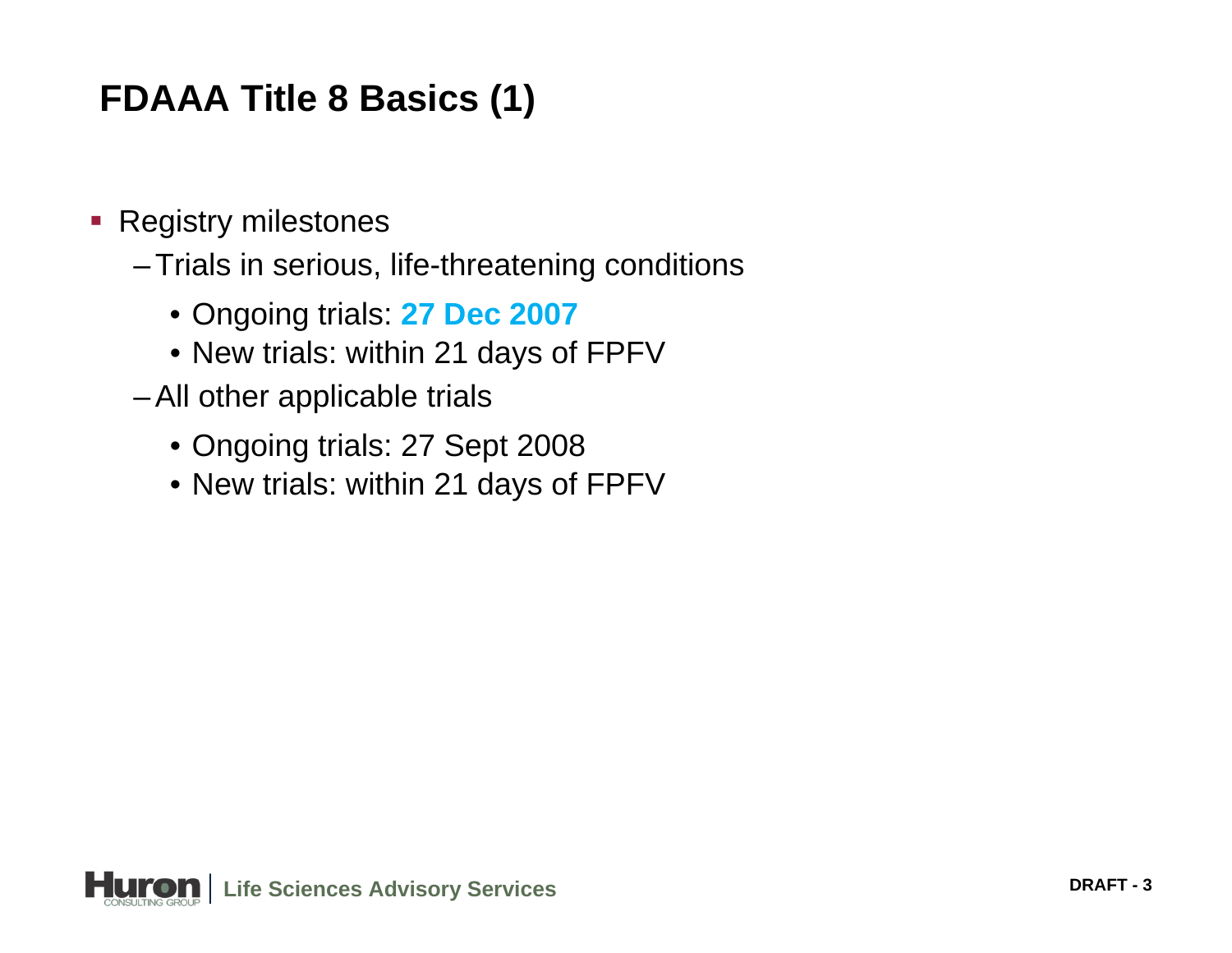#### **FDAAA Title 8 Basics (2)**

- $\mathcal{L}_{\mathcal{A}}$  Results milestones
	- –Basic results required by 27 Sept 2008
		- Demographic, baseline characteristics
		- Primary, secondary outcomes
		- Point of scientific contact
		- Contractual restrictions of investigators ability to discuss results
	- –Serious adverse event, frequent adverse event required by 27 Sept 2009

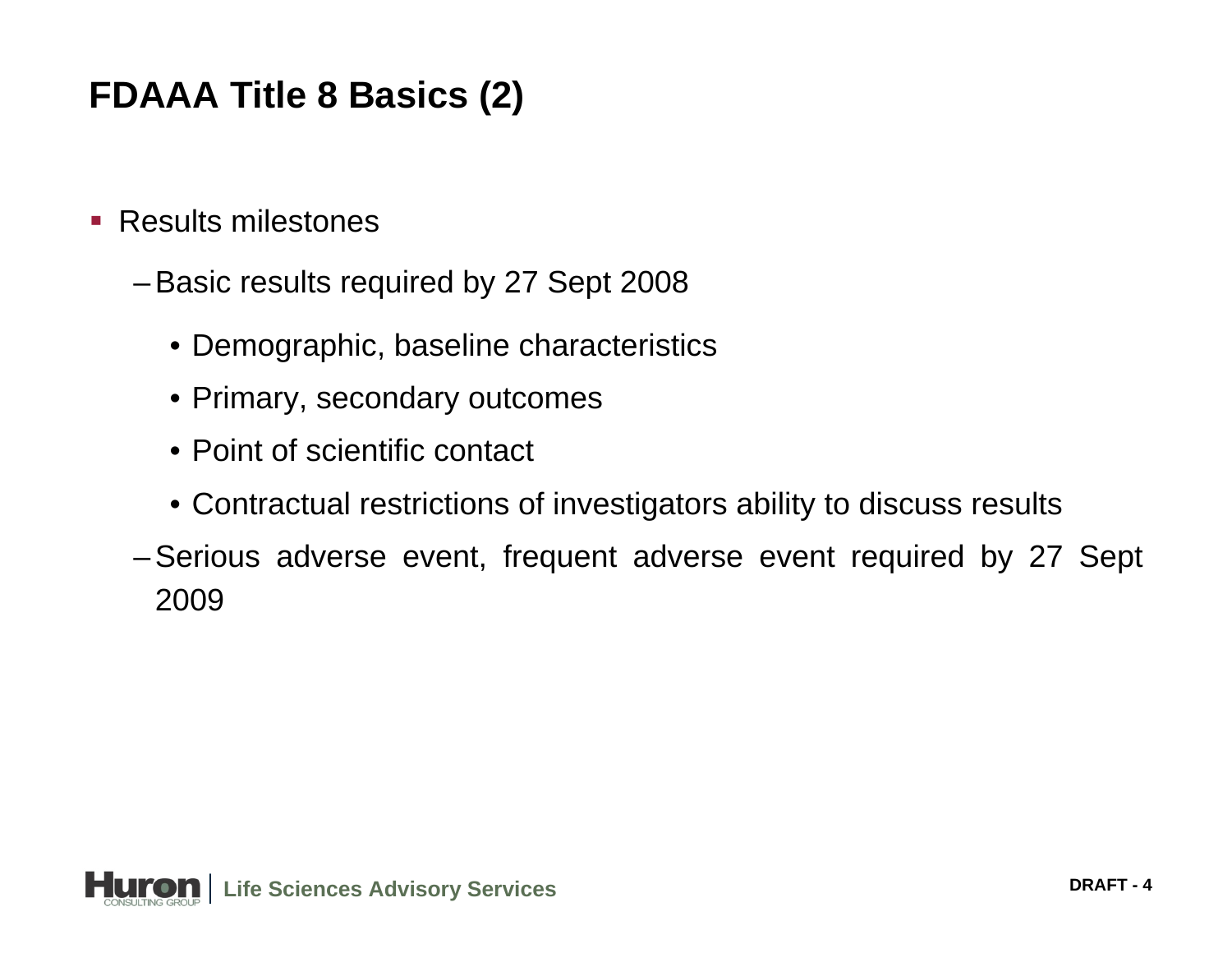#### **FDAAA Title 8 Basics (3)**

- **Expanded results rules expected by 27 Sept 2010** 
	- Lay and technical summary of results?
	- –Posting trials of unapproved drugs?
- US Public Law 110-85 (FDAAA)
	- (http://prsinfo.clinicaltrials.gov/fdaaa.html)

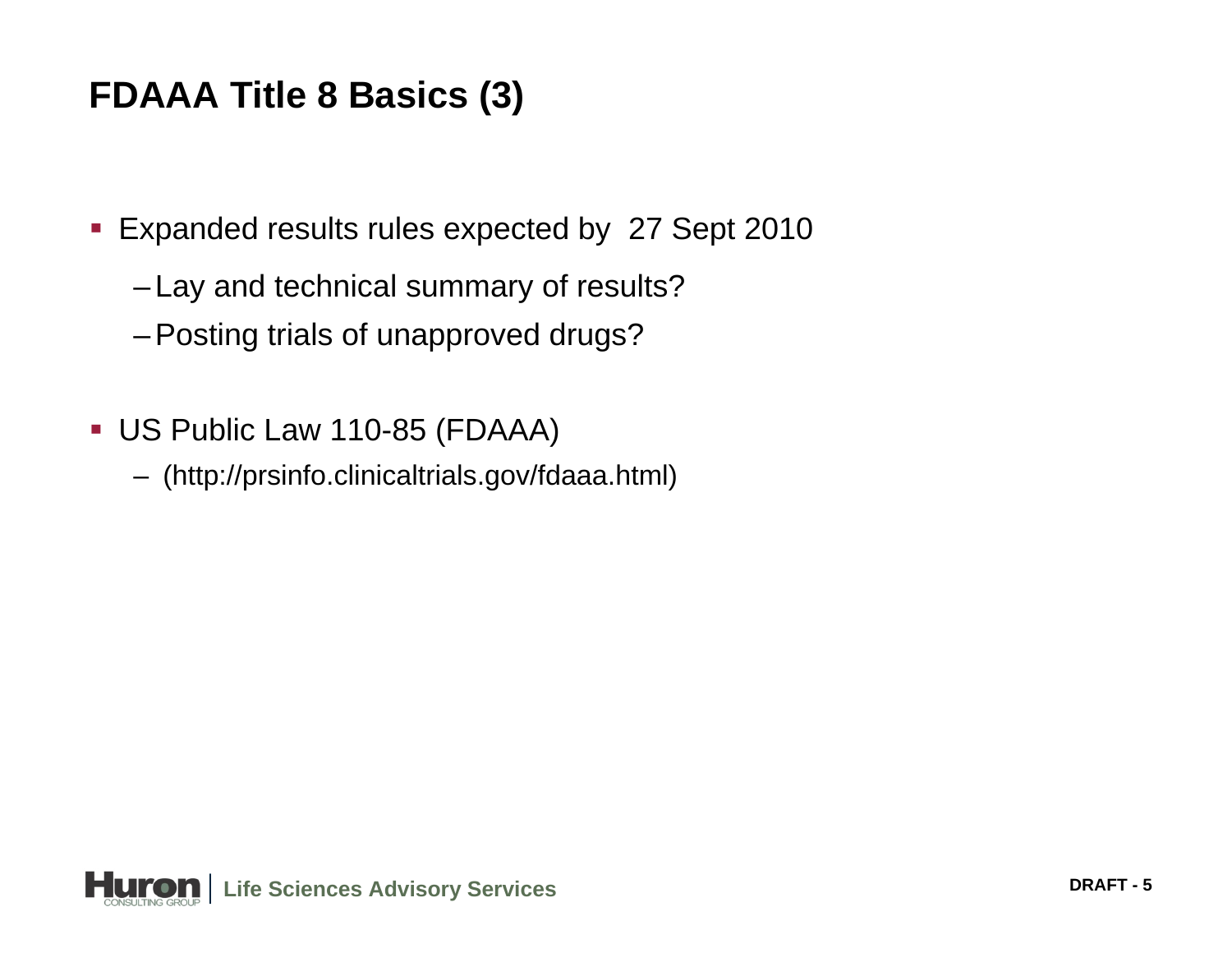#### **Latest and Greatest: Maine**

- **Adopted revised regulations** 
	- –Released 29 October 2009
	- –**Came into effect 02 November 2009**
- Previous regulations different from FDAAA (e.g., adverse event reporting)
- New regulations more in line with FDAAA (i.e., similar field requirements)

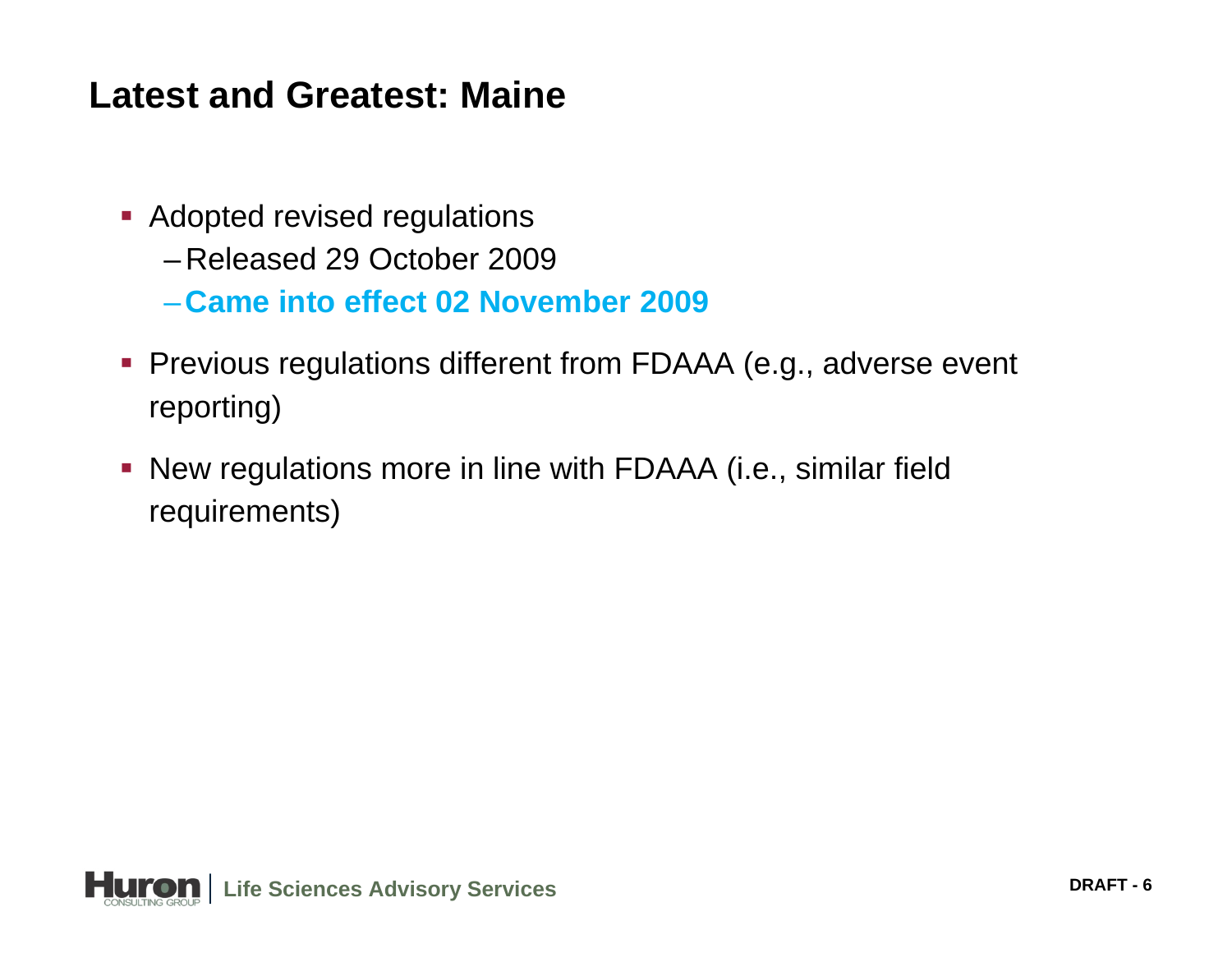#### **New Maine Regulations (1)**

- **-** Applicable clinical trials
	- –Phase II-IV
	- –Off-label uses
	- –Observational
	- –Post hoc analyses
	- –Bioequivalency trials of a drug against the innovator drug or biological product, or against another drug or biological product

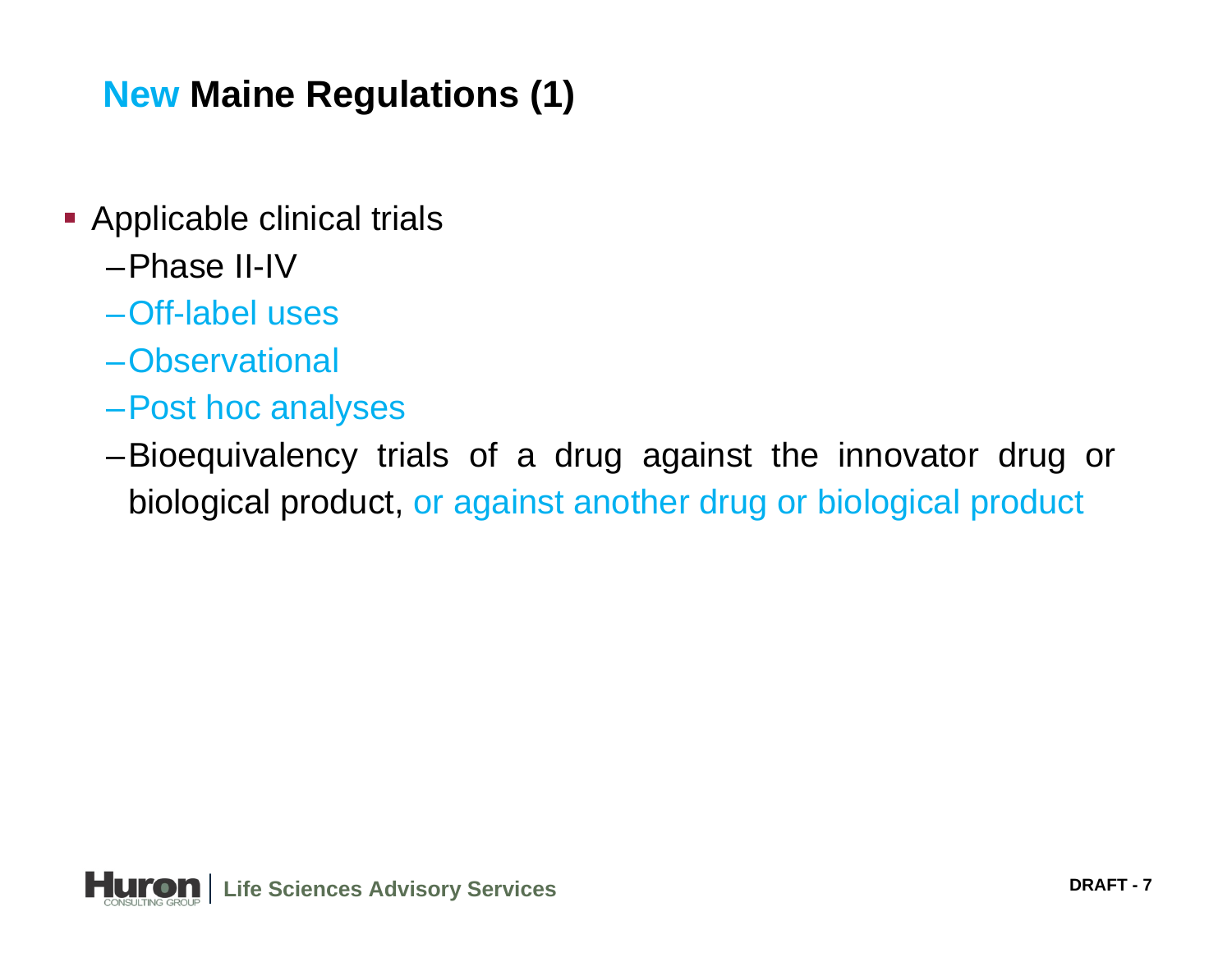#### **New Maine Regulations (2)**

- **Trial conducted outside the US that** 
	- –have  $\geq$ 1 sites within the US or its territories
	- –results have been/are intended to be submitted to/held for inspection by FDA as part of research/marketing application
	- –sponsor relies upon results for marketing/ promotional claims or educational efforts/ materials to prescribers/consumers in Maine

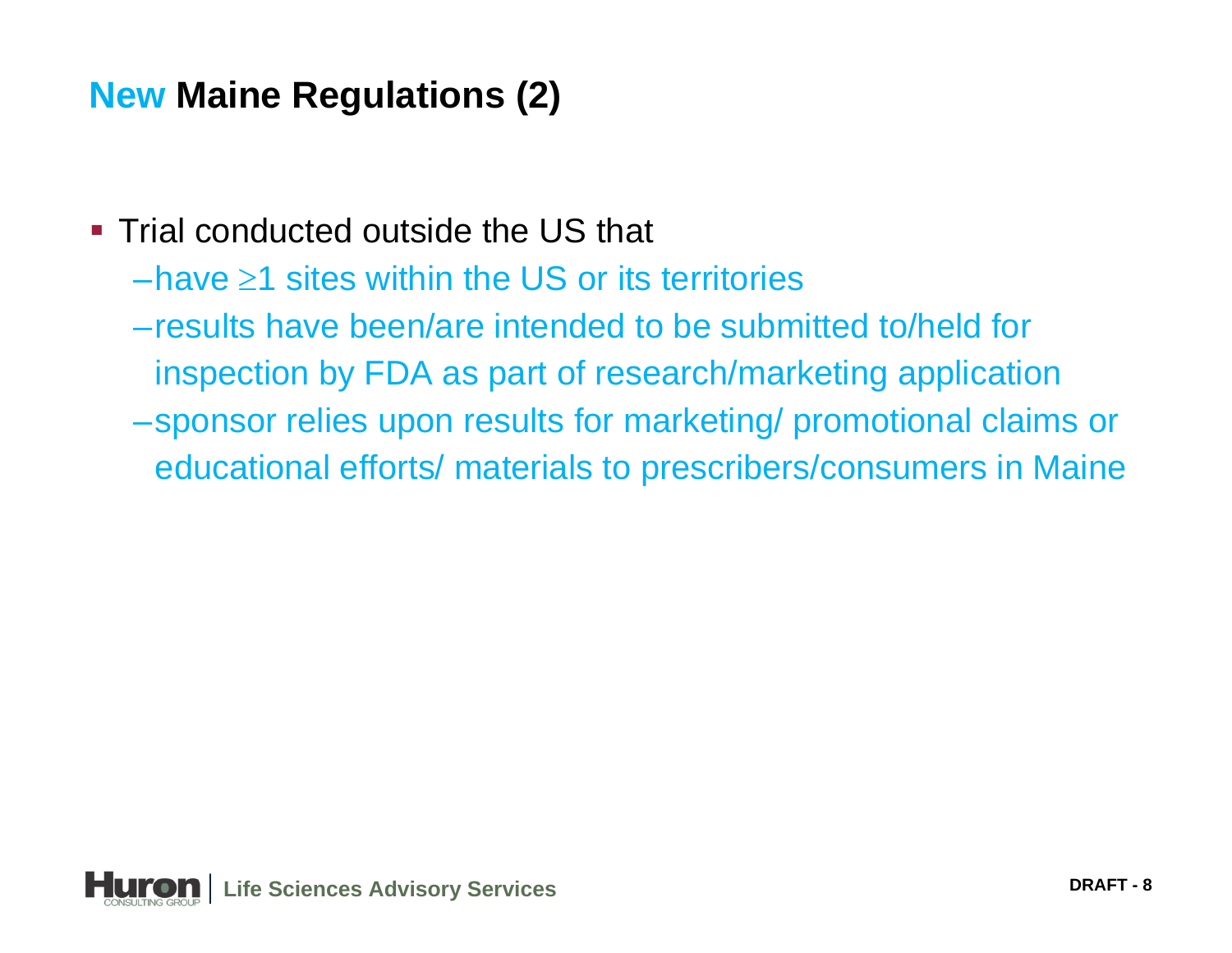#### **New Maine Regulations (3)**

- **Trials exempt from new regulations** 
	- –Protocols **registered** before Jan. 1, 2010
	- –Results *submitted* before Jan. 1, 2010
	- –Observational trials completed before Jan. 1, 2010

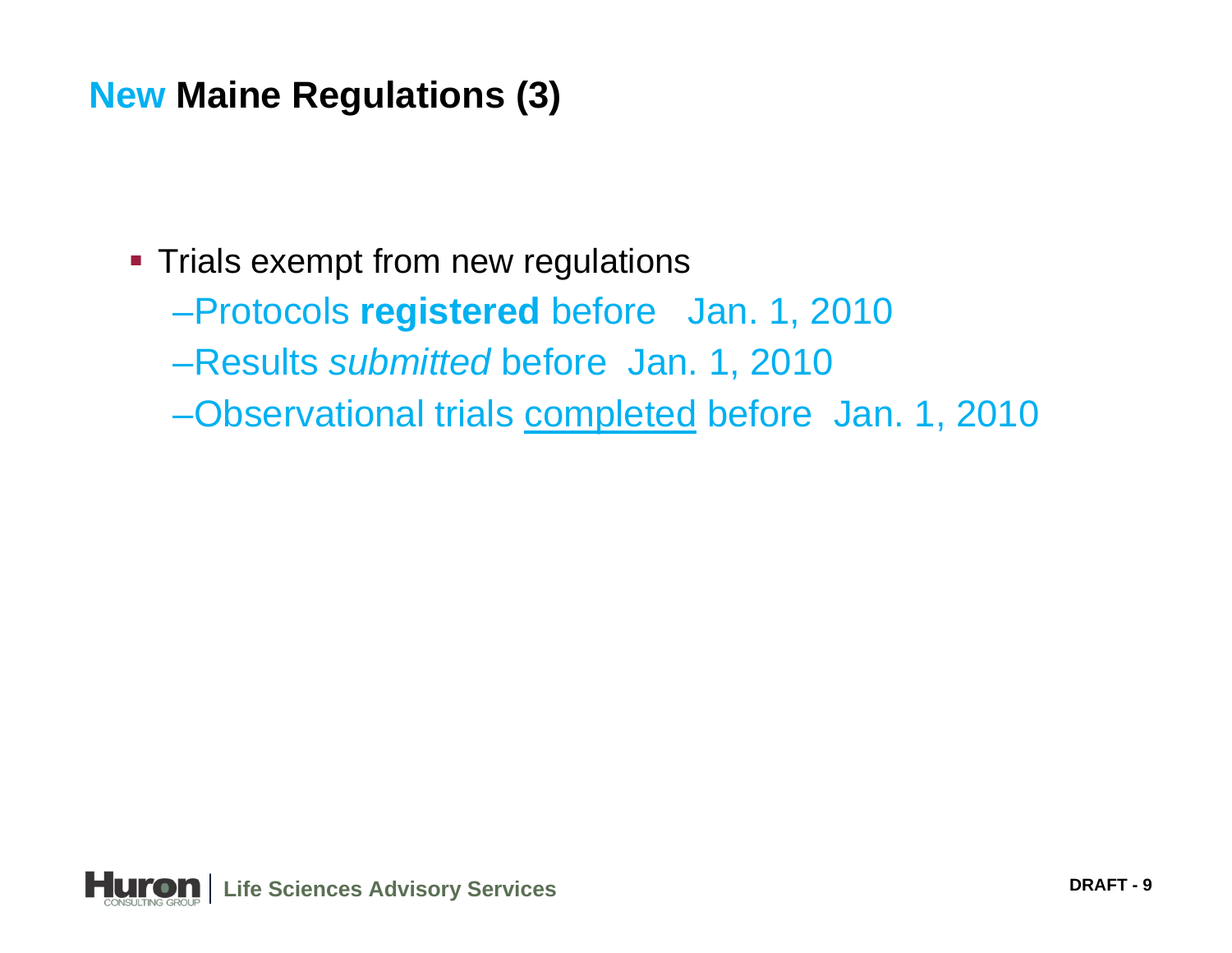#### **New Maine Regulations (4)**

- **Any discontinued clinical trial**
	- **Must be registered by latest of**
		- 21 days after patient enrollment begins
		- first date drug/bio product is dispensed, administered/delivered/promoted in Maine for any indication
	- **Must post results by latest of**
		- 1 year (+ applied extensions) after trial completion
		- first date drug/bio product is dispensed, administered/delivered/promoted in Maine for any indication

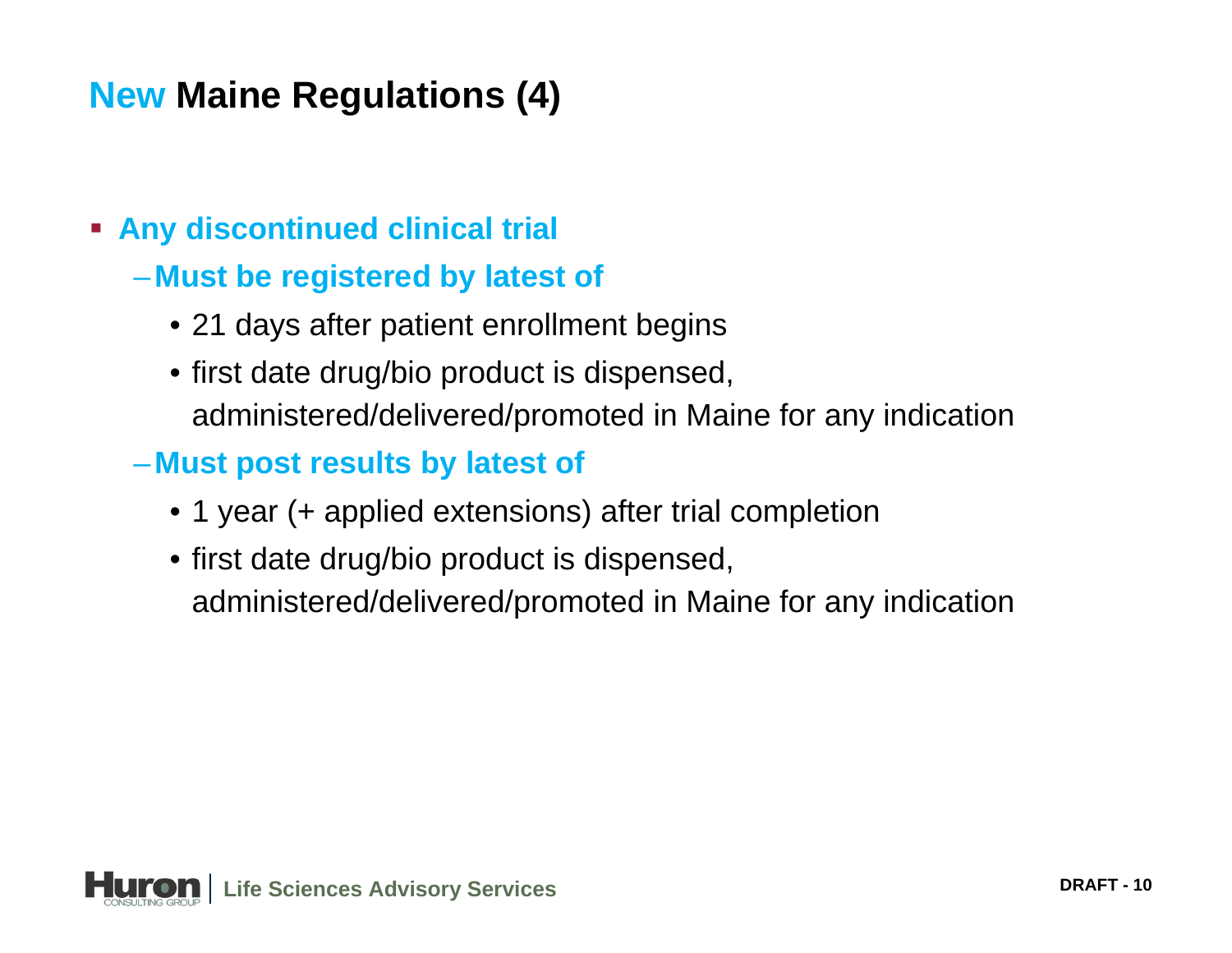#### **New Maine Regulations (5)**

- **All post hoc analyses with significant deviation/ correction of** previous results of interventional trials are subject to new regs
- **Data field requirements now closely mirror** FDAAA/ClinicalTrial.gov requirements
- **Must complete all mandatory data elements and all other** relevant ("optional") data elements (if data available)

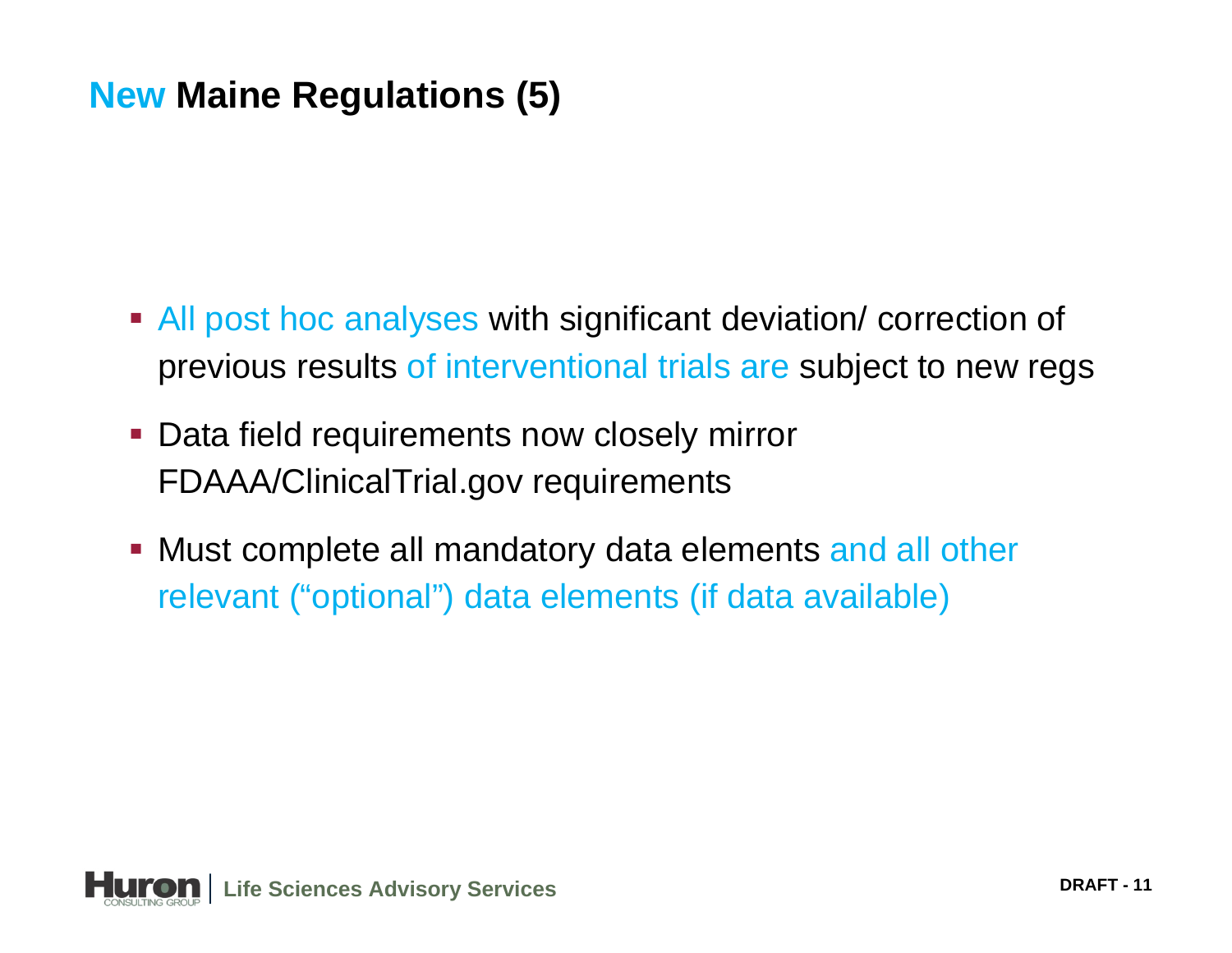#### **New Maine Regulations (6)**

- **Links/citations to all articles by any of the trial investigators published in peer-reviewed medical journals summarizing safety/efficacy**
- Sponsors have 120 days after adoption of new regulations to post information
- **[Prescription Drug Clinical Trial Reporting -](http://www.maine.gov/dhhs/boh/clinical-trials-reporting-final.doc) Final Rule** (www.maine.gov/dhhs/boh/clinical-trials-reporting-final.doc)

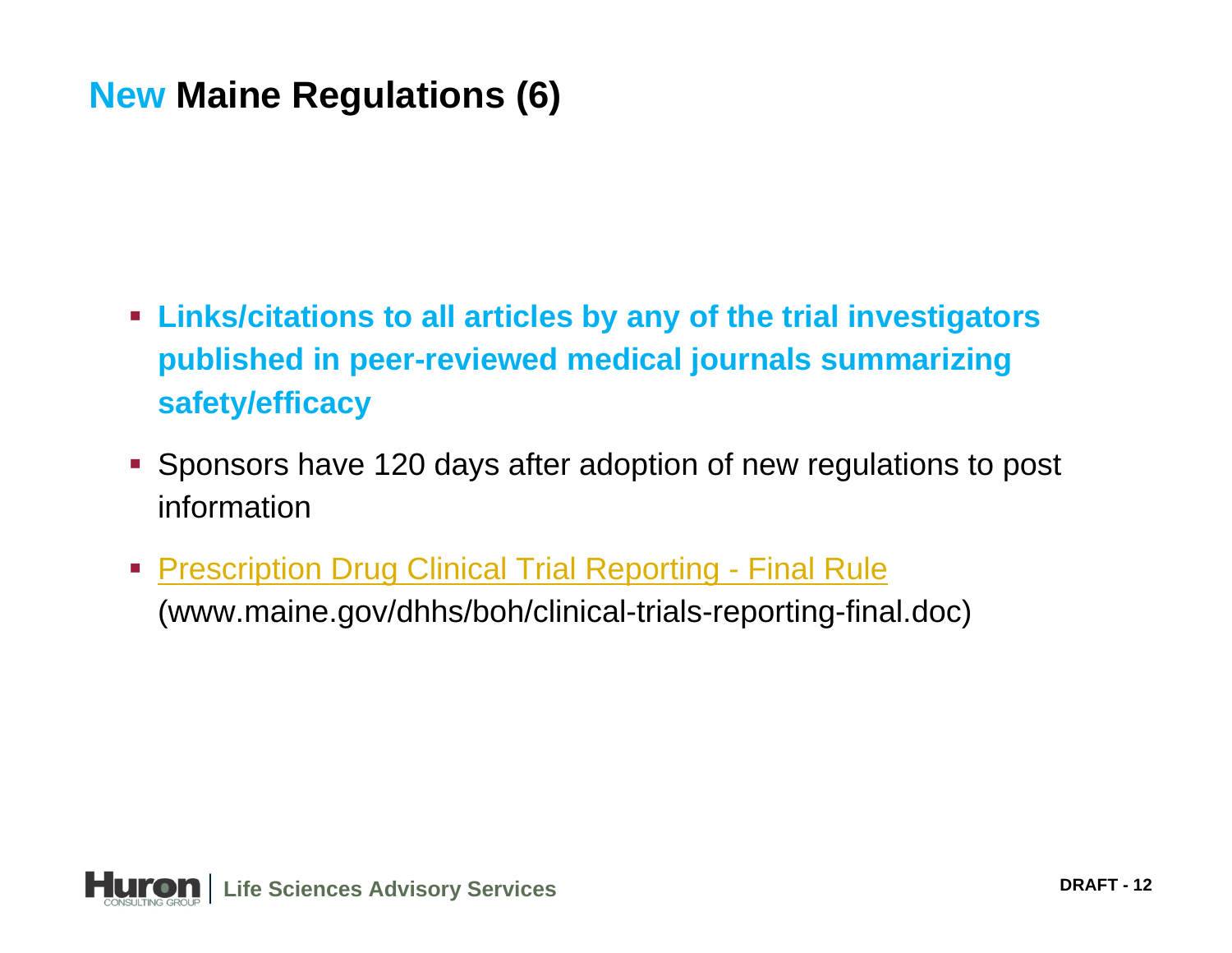#### **Ex-US Clinical Trial Disclosure (1)**

- Article 57(2) of Regulation (EC) No726/2004 –Relates to Phase II-IV adult clinical trials in EudraCT
- Article 41 of Regulation (EC) No1901/2006 –Relates to **all** paediatric clinical trials
- **Submissions (sometime in 2010)** 
	- –Both: protocol information submitted at CTA; made public immediately at CTA approval
	- –Paediatric results submitted within 6 months of trial completion; adults within 1 year of trial completion; both: made public immediately after submission

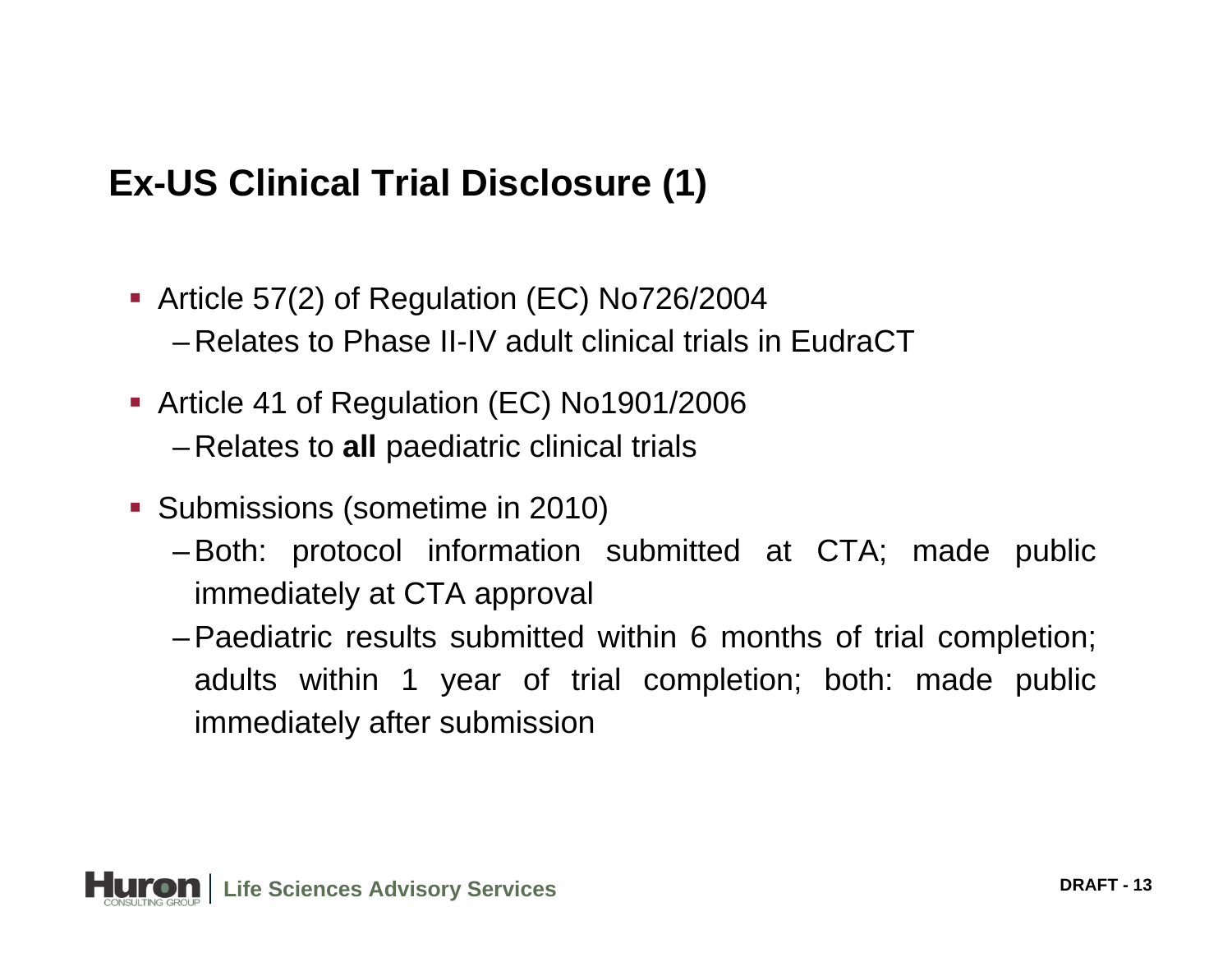#### **Ex-US Clinical Trial Disclosure (2)**

- Many registries/results databases are populated by the health authorities/ regulatory agencies
- 21+ mandated ex-US registers
- 13+ voluntary ex-US registers
	- –<u>– [Many now may require native languages](http://www.maine.gov/dhhs/boh/clinical-trials-reporting-final.doc)</u>

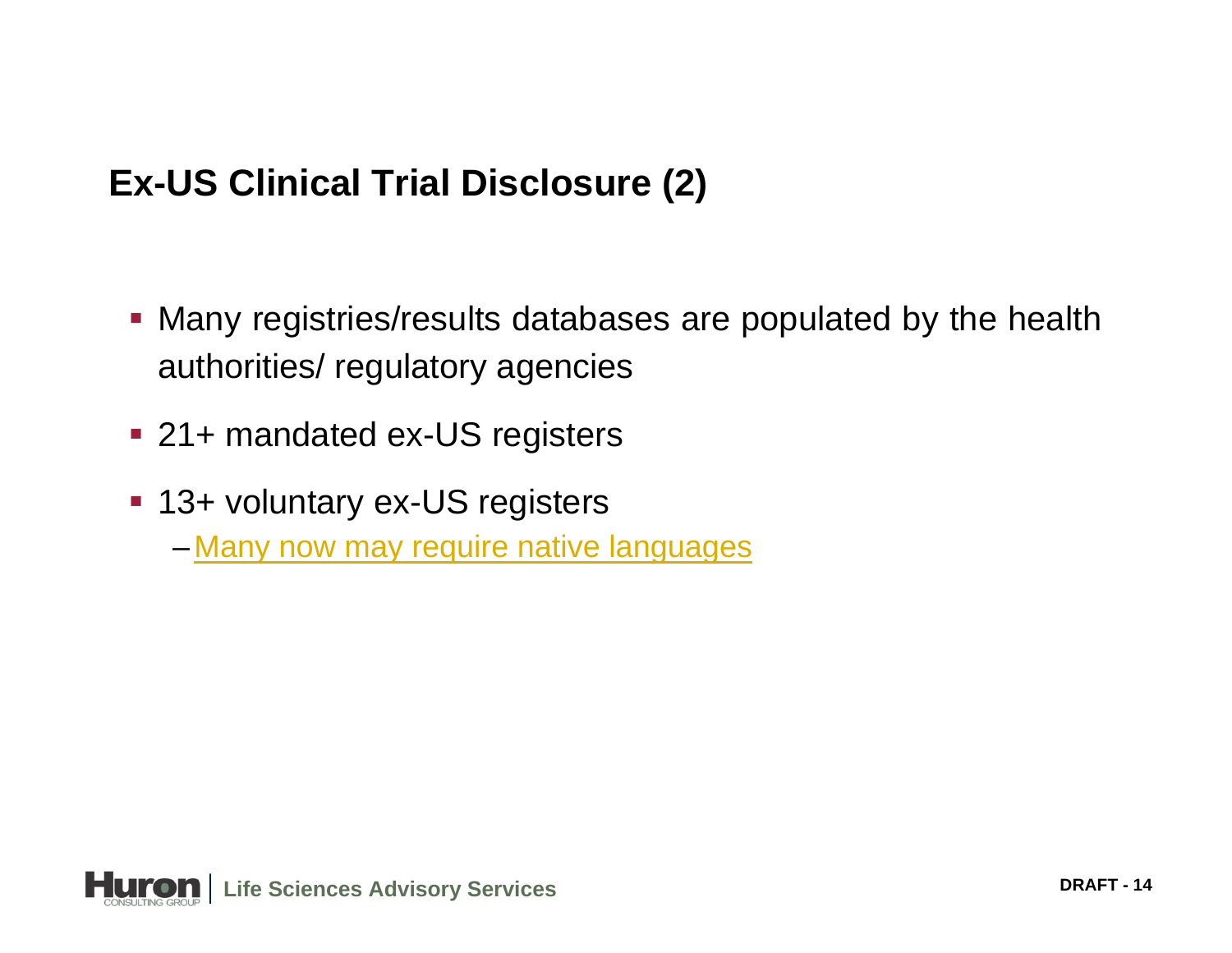#### **Where Do We Go From Here?**



**"Such other categories as the Secretary determines appropriate"?**

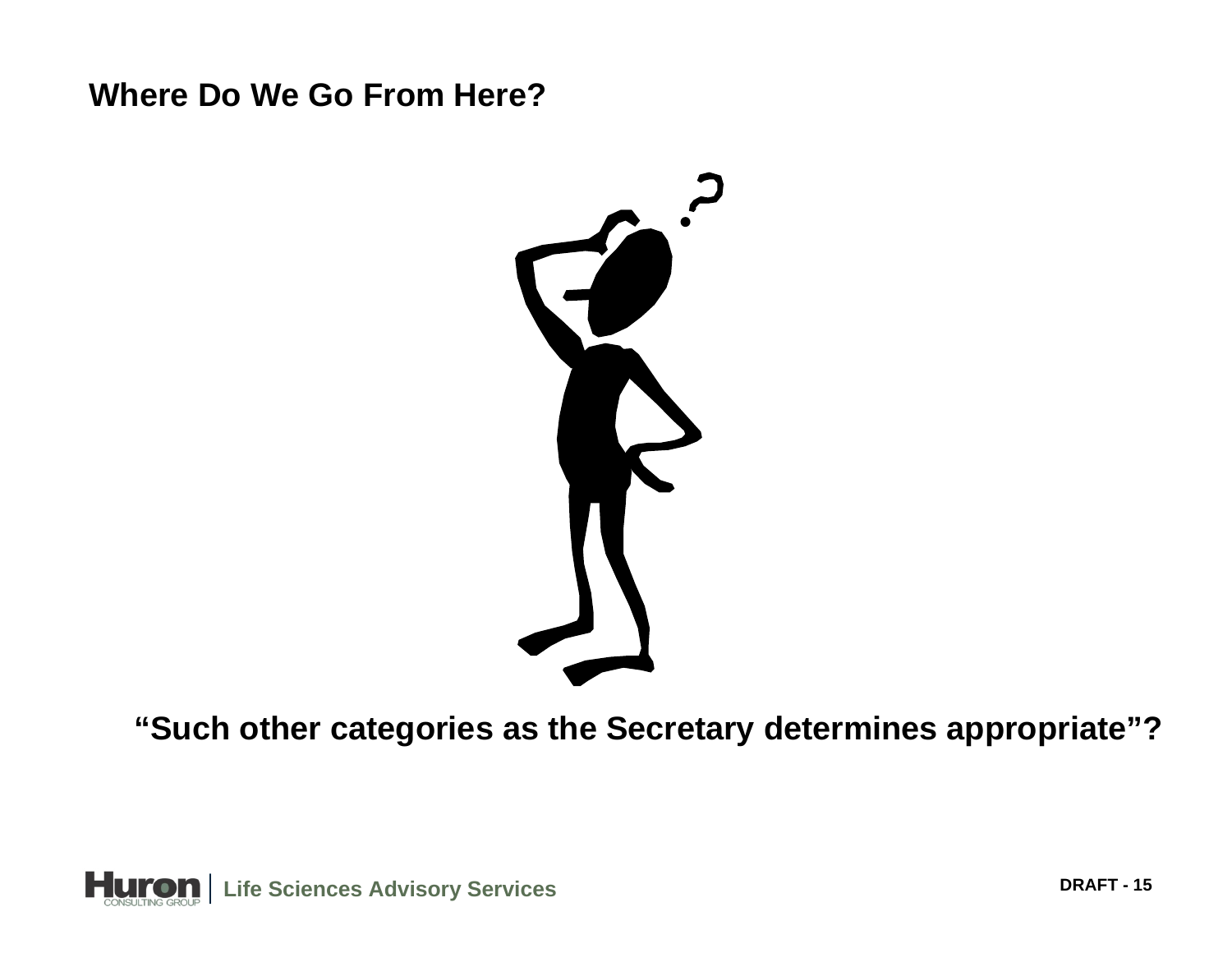# **Information Resources**

- DIA Clinical Trial Registry/Results Database Working Group –Meets  $\sim$ 1<sup>st</sup> Tuesday every month
- NIH/ClinicalTrials.gov staff